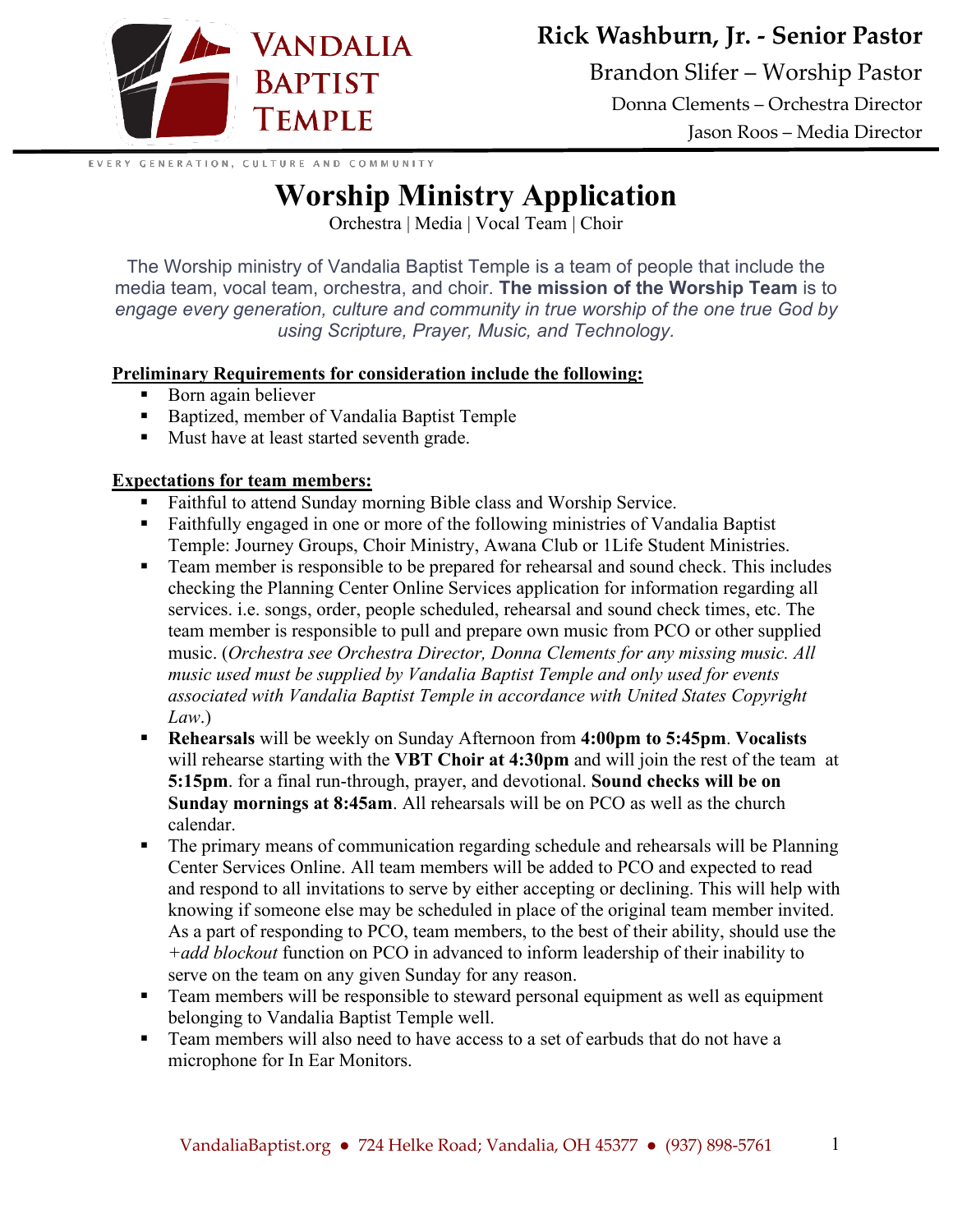Please read thoroughly the above information before completion of this application. Please print answers legibly.

|                                                                                                                                                                                     | Date of Birth:                                                                    |
|-------------------------------------------------------------------------------------------------------------------------------------------------------------------------------------|-----------------------------------------------------------------------------------|
|                                                                                                                                                                                     |                                                                                   |
| Favorite Bible verse and why:                                                                                                                                                       |                                                                                   |
|                                                                                                                                                                                     |                                                                                   |
|                                                                                                                                                                                     |                                                                                   |
|                                                                                                                                                                                     |                                                                                   |
| Instruments or tech you are able to do well. (i.e. Drums, Cajon, Keyboard, Electric Guitar,<br>Acoustic Guitar, Bass, Voice, other {sound board, lighting, lyrics}):                |                                                                                   |
|                                                                                                                                                                                     |                                                                                   |
| Please give a brief testimony of your salvation and baptism:                                                                                                                        |                                                                                   |
|                                                                                                                                                                                     |                                                                                   |
| Please check the following ministries you are currently involved in:<br>$\Box$ Journey Group<br>$\Box$ VBT Choir Ministry<br>$\Box$ Awana Clubs<br>$\Box$ 1 Life Student Ministries | ,我们也不能在这里的时候,我们也不能在这里的时候,我们也不能会在这里的时候,我们也不能会在这里的时候,我们也不能会在这里的时候,我们也不能会在这里的时候,我们也不 |
| Why do you want to serve on Vandalia Baptist Temple Worship Team?                                                                                                                   |                                                                                   |
|                                                                                                                                                                                     |                                                                                   |

## **Bold Section For minors only**:

\_\_\_\_\_\_\_\_\_\_\_\_\_\_\_\_\_\_\_\_\_\_\_\_\_\_\_\_\_\_\_\_\_\_\_\_\_\_\_\_\_\_\_\_\_\_\_\_\_\_\_\_\_\_\_\_\_\_\_\_\_\_\_\_\_\_\_\_\_\_\_\_\_\_\_\_\_\_  $\mathcal{L}_\mathcal{L} = \mathcal{L}_\mathcal{L} = \mathcal{L}_\mathcal{L} = \mathcal{L}_\mathcal{L} = \mathcal{L}_\mathcal{L} = \mathcal{L}_\mathcal{L} = \mathcal{L}_\mathcal{L} = \mathcal{L}_\mathcal{L} = \mathcal{L}_\mathcal{L} = \mathcal{L}_\mathcal{L} = \mathcal{L}_\mathcal{L} = \mathcal{L}_\mathcal{L} = \mathcal{L}_\mathcal{L} = \mathcal{L}_\mathcal{L} = \mathcal{L}_\mathcal{L} = \mathcal{L}_\mathcal{L} = \mathcal{L}_\mathcal{L}$